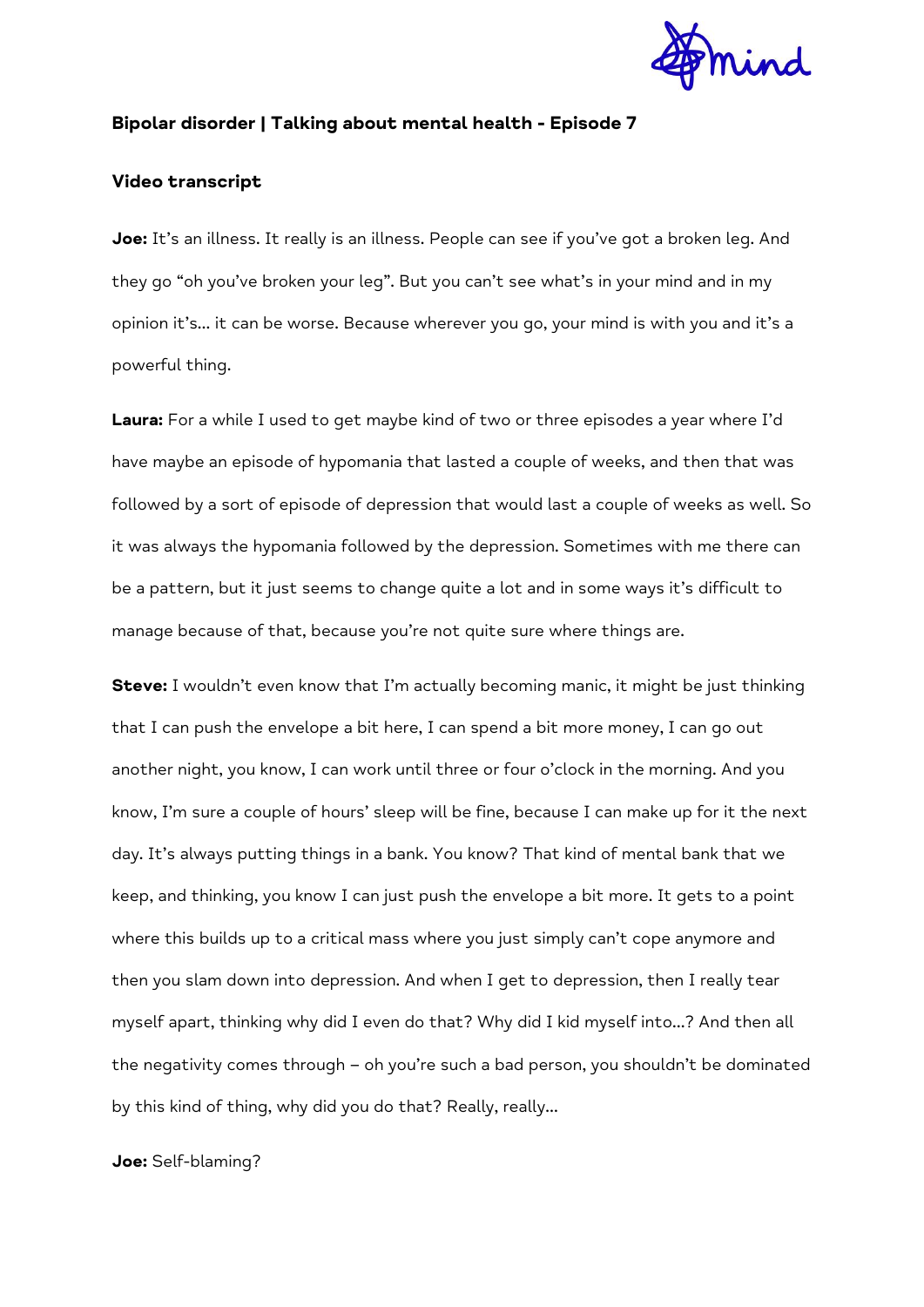

**Steve:** Self-blaming. Totally.

**Joe:** People assume that it's highly manic, highly depressive. And although there are episodes, it's not as easy to track as that.

**Laura:** The term bipolar can be a little bit misleading actually, because I don't think there are just always two poles of being depressed and being manic. I think like…

**Joe:** Yeah. It sounds like that doesn't it?

**Steve:** Yeah exactly.

**Laura:** Yeah, you can kind of have states where… I mean some people, I think a lot of people think that when you're depressed you're really sad and when you're manic you're really happy. But like you know, you can be manic but not be really happy. You can feel really agitated and really kind of frustrated. So yeah, I don't think it's quite so simple as kind of two sides to a coin that maybe some people think it is.

**Steve:** Being bipolar doesn't meant to say that I'm necessarily a depressive person or a pessimist or those kinds of things. And I refuse to let my condition even dictate what kind of person I am.

**Joe:** Stephen Fry was saying it is like the weather in your head and when it's raining it is raining. You have to believe that it will get bright the next day. You know, you have to accept that it's raining you know, or it's bad, or it's good. But you just have to be hopeful rather than trying to fight it, because it can't change.

**Steve:** If you've got that network of people around you who can support you, particularly when you're depressed, it's so important. If people don't hear from me, they'll phone me up and I'll just be able to say I'm just in a really bad place at the moment. And they completely understand.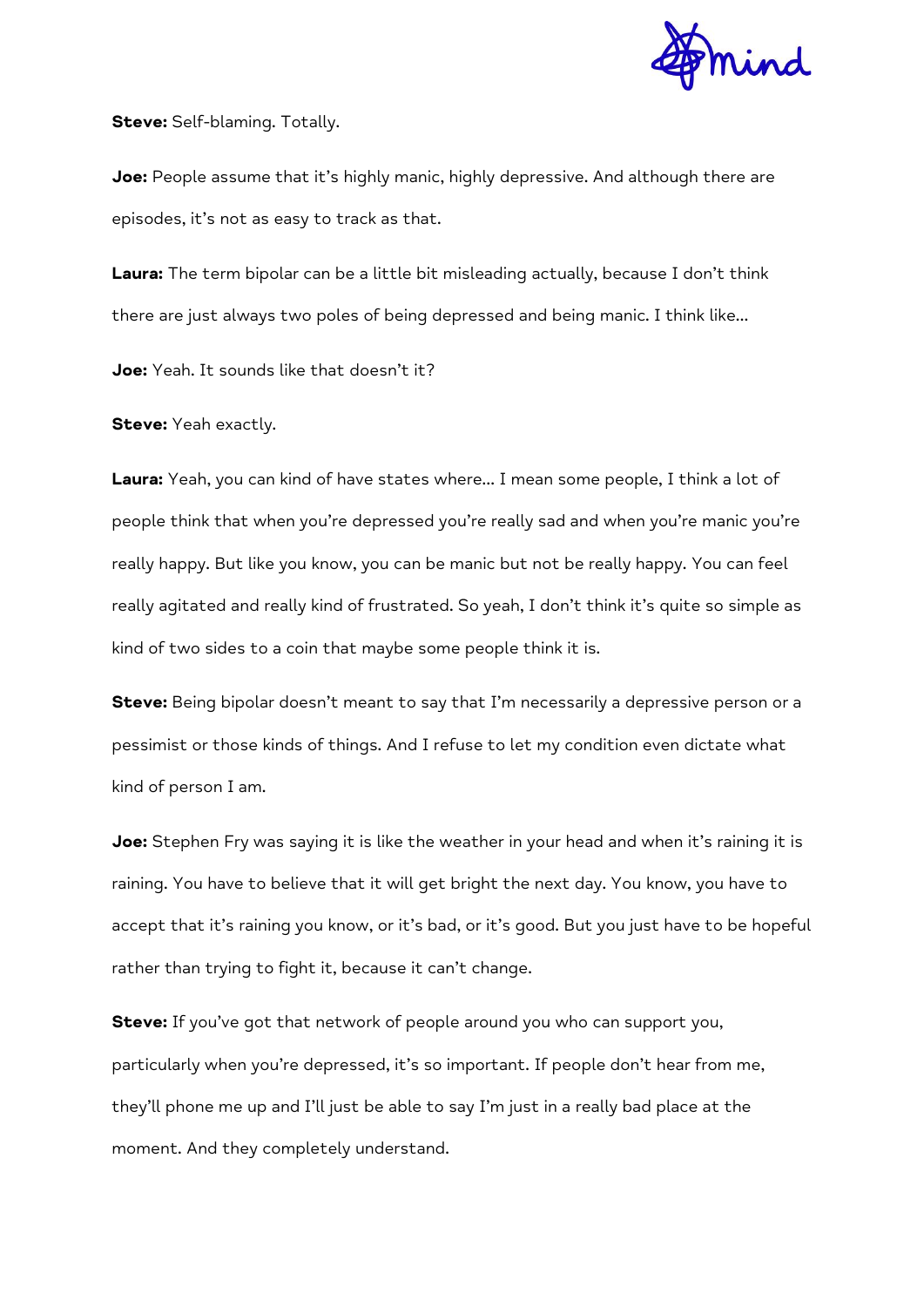

**Joe:** When they're trying to have a laugh with you and you're just not in the mood and you can't snap out of it, it's nice for them to understand and be patient. And I think with people that understand, it means they can adapt their conversation, or their mood or interaction with you, so it puts less pressure on you. And you can still have a laugh, or try to, but only when they truly understand and work with you. And that really does help.

#### **Steve:** Yeah.

**Laura:** Yeah, yeah. In sort of helping me, kind of, balance out my moods and sort of stay well, there's been quite a few things that… Well, now I've got a kind of package of a few things that have kind of helped. And one of those is definitely my medication. I've also had CBT in the past year and that again like I think is a really kind of, important sort of tool. When I'm depressed I really kind of try and not kind of catastrophise and I think that is something that I really kind of learned in CBT. And it doesn't make the sort of depression go away, but I think it kind of helps writing a to-do list before I go to bed of what I'm going to do the next day. And it might just be really simple stuff like kind of go to the shops, get up, get dressed, make yourself a nice lunch. Like, just because otherwise, especially at times when I've been off work, I'll just wake up and think what is the point of getting out of bed? Whereas at least if I've got a list there of things to do, then…

**Joe:** It's keeping busy isn't it. Routine, I think, helps.

### **Laura:** Yes.

**Joe:** Some things, like as you say, waking up... Because you want to stay in bed if you're feeling depressed. And I think having plans, meeting friends, maybe doing a bit of a job for someone or… It helps, a routine, it really helps keep stability and normality I think.